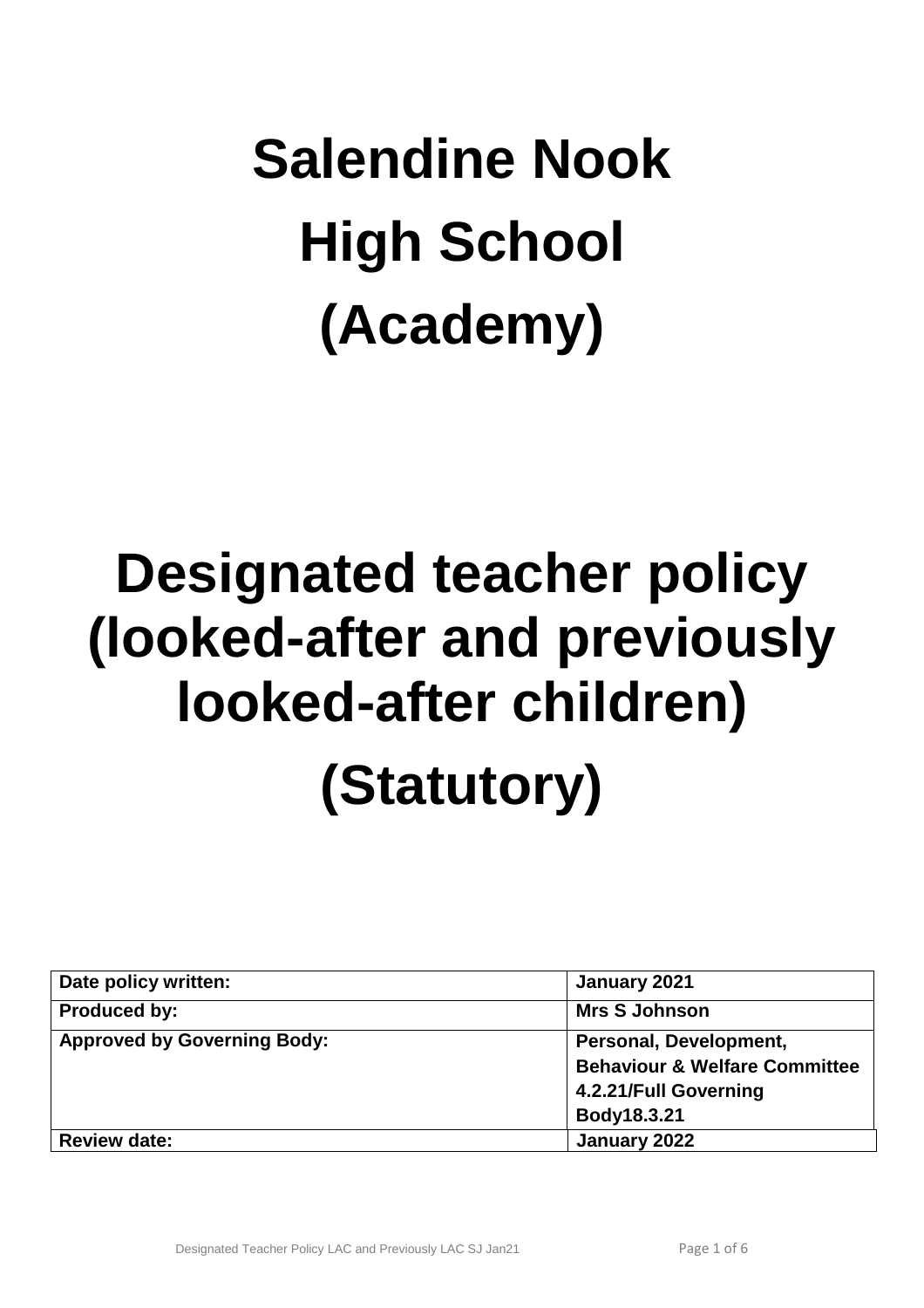## **Contents**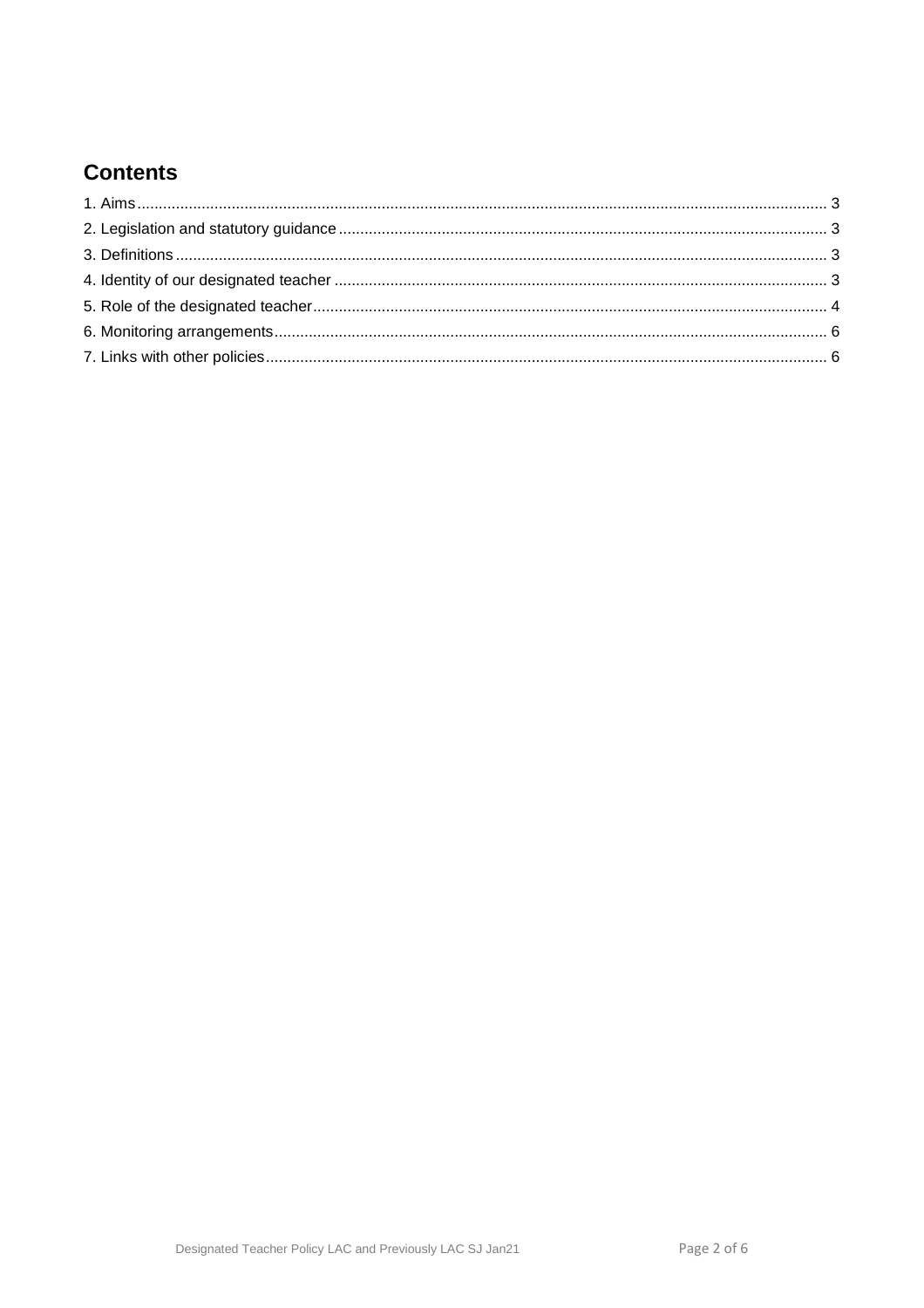#### <span id="page-2-0"></span>**1. Aims**

The school aims to ensure that:

- A suitable member of staff is appointed as the designated teacher for looked-after and previously lookedafter children
- The designated teacher promotes the educational achievement of looked-after and previously looked-after children, and supports other staff members to do this too
- Staff, parents, carers and guardians are aware of the identity of the designated teacher, how to contact them and what they are responsible for

## <span id="page-2-1"></span>**2. Legislation and statutory guidance**

This policy is based on the Department for Education's statutory guidance on the designated teacher for [looked-after and previously looked-after children.](https://www.gov.uk/government/publications/designated-teacher-for-looked-after-children) It also takes into account [section 2E](http://www.legislation.gov.uk/ukpga/2010/32/section/2E) of the Academies Act 2010. This policy complies with our funding agreement and articles of association.

## <span id="page-2-2"></span>**3. Definitions**

**Looked-after children** are registered students that are:

- $\geq$  In the care of a local authority, or
- Provided with accommodation by a local authority in the exercise of its social services functions, for a continuous period of more than 24 hours

**Previously looked-after children** are registered students that fall into either of these categories:

- They were looked after by a local authority but ceased to be as a result of any of the following:
	- o A child arrangements order, which includes arrangements relating to who the child lives with and when they are to live with them
	- o A special guardianship order
	- o An adoption order

They appear to the governing board to have:

- $\circ$  Been in state care in a place outside of England and Wales because they would not have otherwise been cared for adequately, and
- Ceased to be in that state care as a result of being adopted

**Personal education plan (PEP)** is part of a looked-after child's care plan that is developed with the school. It forms a record of what needs to happen and who will make it happen to ensure the child reaches their full potential.

**Virtual school head (VSH)** is a local authority officer responsible for promoting the educational achievement of their authority's looked-after children, working across schools to monitor and support these students as if they were in a single school. The VSH is also responsible for providing information and advice to schools, parents and guardians in respect of previously looked-after children.

### <span id="page-2-3"></span>**4. Identity of our designated teacher**

Our designated teacher is Mrs Sam Johnson

You can contact them on email [sj@snhs.kirklees.sch.uk](mailto:sj@snhs.kirklees.sch.uk) or phone 01484 657571.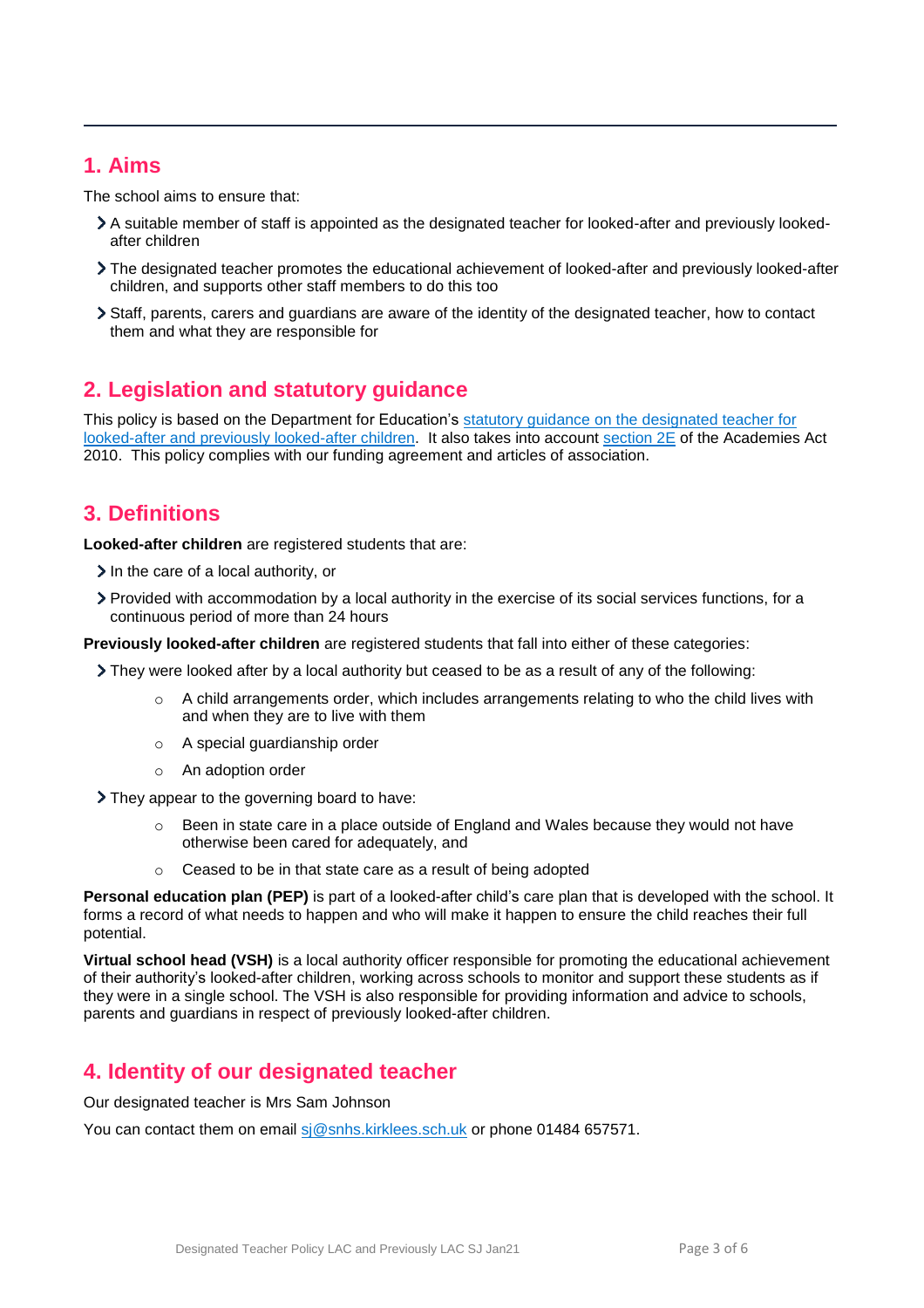Our designated teacher takes lead responsibility for promoting the educational achievement of looked-after and previously looked-after children at our school. They are your initial point of contact for any of the matters set out in the section below.

The name of the Designated Governor is Mrs Lisa Hogarth. You can contact her via email on [GLHogarth@snhs.kirklees.sch.uk.](mailto:GLHogarth@snhs.kirklees.sch.uk)

#### <span id="page-3-0"></span>**5. Role of the designated teacher**

#### **5.1 Leadership responsibilities**

The designated teacher will:

- Act as a central point of initial contact within the school for any matters involving looked-after and previously looked-after children
- Promote the educational achievement of every looked-after and previously looked-after child on roll by:
	- o Working with VSHs
	- $\circ$  Promoting a whole school culture where the needs of these students matter and are prioritised
- Take lead responsibility for ensuring school staff understand:
	- $\circ$  The things which can affect how looked-after and previously looked-after children learn and achieve
	- $\circ$  How the whole school supports the educational achievement of these students
- Contribute to the development and review of whole school policies to ensure they consider the needs of looked-after and previously looked-after children
- Promote a culture in which looked-after and previously looked-after children are encouraged and supported to engage with their education and other school activities
- Act as a source of advice for teachers about working with looked-after and previously looked-after children
- Work directly with looked-after and previously looked-after children and their carers, parents and guardians to promote good home-school links, support progress and encourage high aspirations
- Have lead responsibility for the development and implementation of looked-after children's PEPs
- Work closely with the school's designated safeguarding lead to ensure that any safeguarding concerns regarding looked-after and previously looked-after children are quickly and effectively responded to
- Involve parents and guardians of previously looked-after children in decisions affecting their child's education

#### **5.2 Supporting looked-after children**

The designated teacher will:

- Make sure looked-after children's PEPs meet their needs by working closely with other teachers to assess each child's specific educational needs
- Have overall responsibility for leading the process of target-setting in PEPs
- Monitor and track how looked-after children's attainment progresses under their PEPs
- If a child is not on track to meet their targets, be instrumental in agreeing the best way forward with them in order to make progress, and ensure that this is reflected in their PEP
- Ensure the identified actions of PEPs are put in place
- During the development and review of PEPs, help the school and relevant local authority decide what arrangements work best for students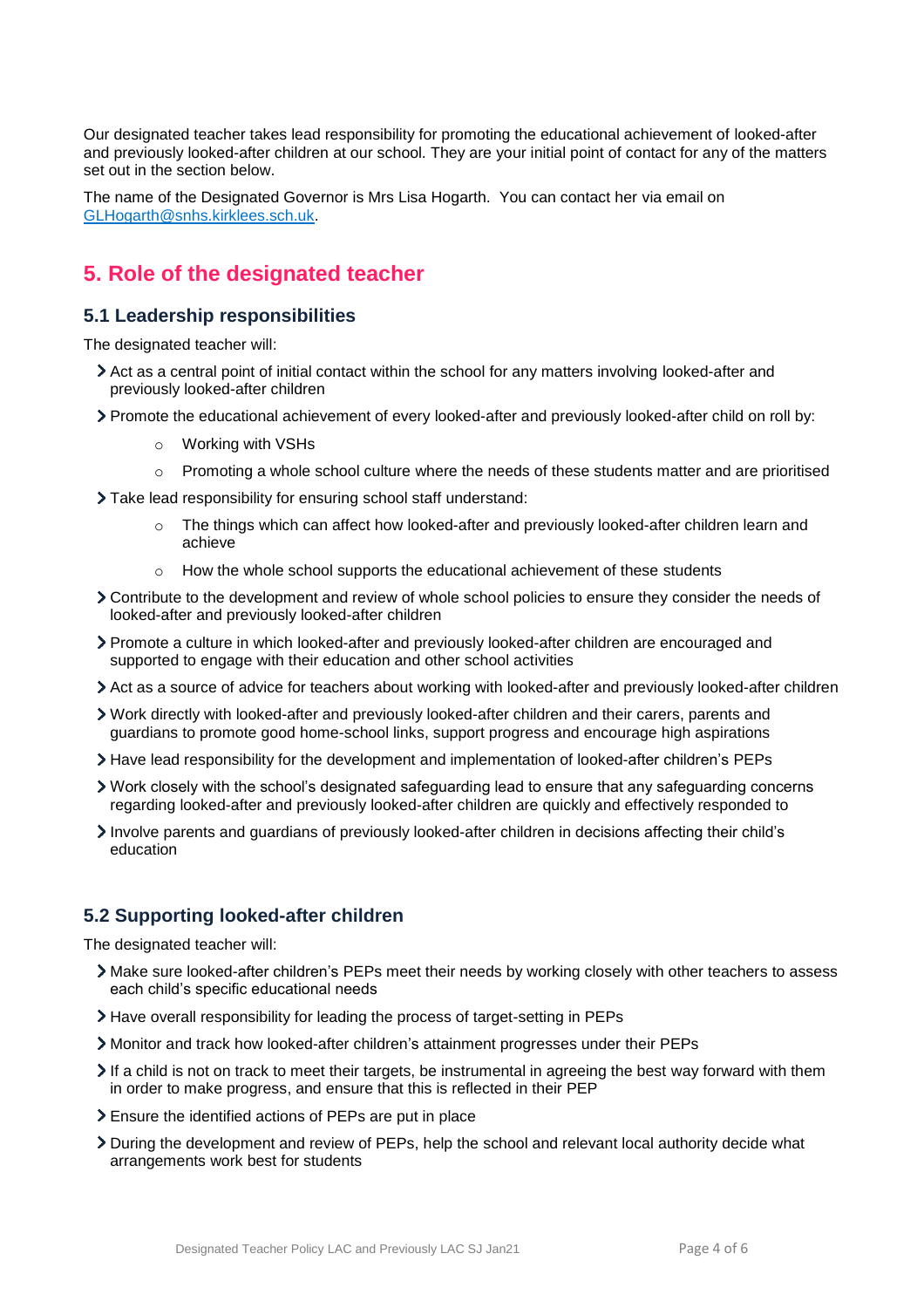- > Ensure that:
	- $\circ$  A looked-after child's PEP is reviewed before the statutory review of their care plan this includes making sure the PEP is up to date and contains any new information since the last PEP review, including whether agreed provision is being delivered
	- $\circ$  PEPs are clear about what has or has not been taken forward, noting what resources may be required to further support the child and from where these may be sourced
	- $\circ$  The updated PEP is passed to the child's social worker and VSH ahead of the statutory review of their care plan
- Transfer a looked-after child's PEP to their next school or college, making sure it is up to date and that the local authority responsible for looking after them has the most recent version

#### **5.3 Supporting both looked-after children and previously looked-after children**

The designated teacher will:

- Ensure the specific needs of looked-after and previously looked-after children are understood by staff and reflected in how the school uses student premium funding
- Work with VSHs to agree how student premium funding for looked-after children can most effectively be used to improve their attainment
- Help raise the awareness of parents and guardians of previously looked-after children about student premium funding and other support for these children
- Play a key part in decisions on how student premium funding is used to support previously looked-after children
- Encourage parents' and guardians' involvement in deciding how student premium funding is used to support their child, and be the main contact for queries about its use
- Ensure teachers have awareness and understanding of the specific needs of looked-after and previously looked-after children in areas like attendance, homework, behaviour and future career planning
- Be aware of the special educational needs (SEN) of looked-after and previously looked-after children, and make sure teachers also have awareness and understanding of this
- Ensure the [SEND code of practice,](https://www.gov.uk/government/publications/send-code-of-practice-0-to-25) as it relates to looked-after children, is followed
- Make sure PEPs work in harmony with any education, health and care (EHC) plans that a looked-after child may have
- Ensure that, with the help of VSHs, they have the skills to identify signs of potential SEN issues in lookedafter and previously looked-after children, and know how to access further assessment and support where necessary
- Ensure that they and other staff can identify signs of potential mental health issues in looked-after and previously looked-after children and understand where the school can draw on specialist services
- Put in place robust arrangements to have strengths and difficulties questionnaires (SDQs) completed for looked-after children, and use the results of these SDQs to inform PEPs
- Put in place mechanisms for understanding the emotional and behavioural needs of previously lookedafter children

#### **5.4 Relationships beyond the school**

The designated teacher will:

- Proactively engage with social workers and other professionals to enable the school to respond effectively to the needs of looked-after and previously looked-after children
- Discuss with social workers how the school should engage with birth parents, and ensure the school is clear about who has parental responsibility and what information can be shared with whom